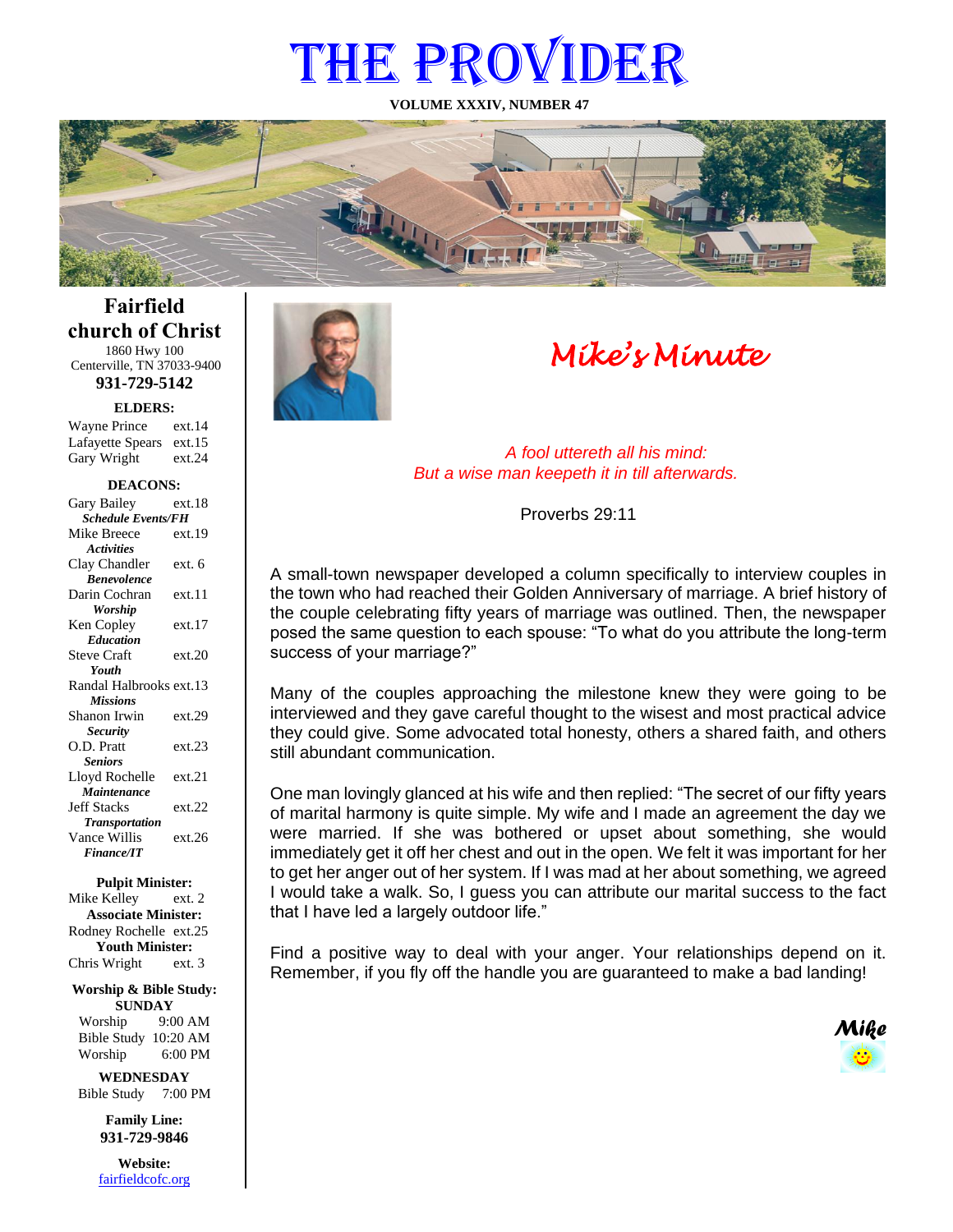

The elders will meet with the ladies of the congregation on Sunday, December 12<sup>th</sup> at 5:00 pm. This meeting will be in the fellowship hall.

up no later than December 8<sup>th</sup>. The annual Christmas event for everyone will be Saturday, December 11<sup>th</sup> at 5:00 pm in the fellowship hall. Sign-up sheets are in both foyers. Please sign

We are in need of van drivers!! Please see **Jeff Stacks** if you would be willing to drive. Men as well as women are asked to help out with this.

The men to serve sheets for December are in both foyers.

A special contribution was given in memory of **Raymond Stoltz** by **John & Jill Parker**.

Our thanks to **Tom Gosser** for making arrangements for **David Harper** to speak here this past Wednesday on the World Bible School ministry. For anyone who is interested in being a part of this ministry, there are signup sheets in both foyers.

# RESPONSES

**Skyler Irvin,** grandson of **Ronny & Donna Pitman**, was baptized by Rodney Rochelle this past Wednesday night. We are happy for his decision; let's be sure to encourage him.

**Jan Hopkins-Campbell** came forward Wednesday evening asking for prayers.



**Dec 5 -** 3<sup>rd</sup>-5<sup>th</sup> grade Christmas party after morning service.

**Dec 11 -** Church Christmas party. Youth can help.

**Dec 12 -** Middle/HS Christmas party, meet at FH at 5 pm

**Dec 19 -** Christmas puppet show during evening service



*Members:* Mike Batts, Carolyn Phillips, Deborah Peery, Diane Coates, O.D. Pratt, Dewayne Victory, Carleigh Liddell, Marlin Lawson, June Prince, Helen Shanes, Bob James, Kenneth Chandler, Thomas Haskins, Lou Dickens, Paul & Noble Victory, James Coates & Harry & Jo Ann Totty.

*Friends & Family:* Darlene Rounsavall, Greg McCord, Greg Zoller, Seth Williams, Elizabeth Dunn, Mike Rhea, Mike & Nancy Bradley, Mike Harvill, Kelley Wilson, Glen England, Isaiah Locke (& family), Jeremy Primm, Melvin Roberson, Willie Taylor, Ronald Loveless, Billie Church, Daniel Spears, Ann Spencer, Thomas Brady, Donald Brady, Rachael Bellis, April Benson, Michael Noonan, Doris Elam, Neil Jobe, Adam Lawson, Evan Boyd, Donna Gaspard, Roman Surra, Anthony & Rita Stacks, McKinley Moore, Jimmy Jenkins, Ruby Church, Carolyn Nash, Kathy Swinford Coleman, Grayson Gunter, Jimmy George & William Dale Nash.

*Life Care:* Hester Moss, Garland Horner, Joyce Cayce

**St. Thomas Hickman Nursing Home:** Barbara Beard, Naomi Bailey

*Olive Branch Senior Living, Dickson:* Martha Page

Some pictures at the golden ager's dinner



A good time was had by all!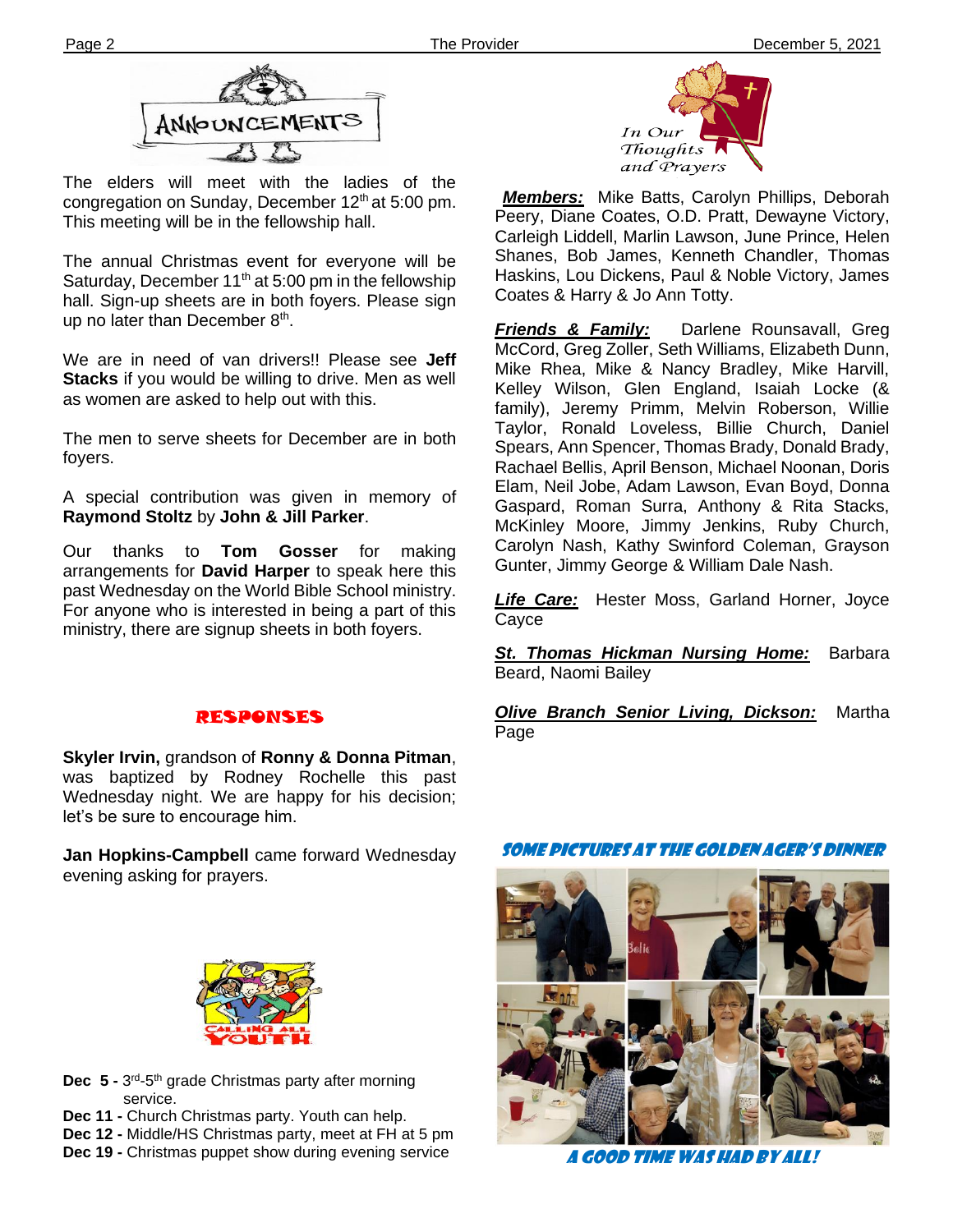

### **Center Fielders News** "Detecting Our Enemy's Strategy"

 The stage was set. Several Japanese diplomats were in Washington D.C., supposedly trying to settle differences between Japan and the United States. Military strategists thought that if Japan would attack, they would likely attempt an invasion of the American occupied Philippine Islands, not of Hawaii so far south.

 But as we all know, on December 7, 1941, eighty years ago, very few men were on duty, and the U.S. naval base at Pearl Harbor was in great danger. And while investigations later revealed that the attack could have been detected, these indicators were overlooked and 2,388 people were killed. Thus, the Japanese won an advantage over the Americans and took command of the Western Pacific.

 In the same way, Satan the archenemy of our souls also disguises his maneuvers and intentions that also gives indicators of what he wants to do but is also overlooked by many as well. He can not only also make surprise attacks the way the Japanese did, but he can also transform himself into an angel of light to deceive us. He can make spiritually harmful and destructive ideas look helpful and up-building.

 Satan wants to reprogram our minds, making them unaware of Biblical truth, and to me, he is doing a pretty good job of that today! He uses false teachers to wrongly interpret the Scriptures to their own and other's destruction. Think about this, Satan even mimics a roaring lion to paralyze the fearful and devour them. He wants to capture every soul that he possibly can.

 we are under attack! It is that simple!! But, if we are If we are tempted to disobey any Bible command, aware of Bible truth, then we will be aware of Satan's tactics and schemes and we can overcome!!

*Obey God and watch Him work,*

# *Rodney*



# MEN TO SERVE december 5

#### **SUNDAY MORNING:**

**Song Leader:** Darin Cochran  **Opening Prayer:** Wayne Prince **Scripture Reading:** Robert Graf  **Scripture: Psalm 118:22-25 Preside Lord's Supper:** Buddy Chandler  **Alternates:** Jeff Stacks, Gary Basford  **Announcements:** Gary Basford  **Closing Prayer:** Darin Cochran **Van Driver:** Gary Basford 931-628-0355

### **SUNDAY EVENING:**

**Announcements:** Gary Basford **Scripture Reading:** Edwin Wright  **Scripture: Galatians 2:20 Song Leader:** Joseph Green **Opening Prayer:** Roy McCoy **Lord's Supper:** Edwin Wright, Gary Wright **Closing Prayer:** Lafayette Spears **Van Driver:** Gary Basford 931-628-0355

#### **WEDNESDAY NIGHT:**

**Announcements:** Gary Basford **Song Leader:** Bobby McCoy **Opening Prayer:** Randal Halbrooks **Invitation:** Mike Kelley  **Van Driver:** Chris Love 931-994-7855

# **FOR THE RECORD**

| WEEK OF November 21, 2021 |        |
|---------------------------|--------|
| <b>MORNING WORSHIP</b>    | 169    |
| <b>CONTRIBUTION:</b>      | \$4485 |
| WEEK OF November 28, 2021 |        |
| <b>MORNING WORSHIP</b>    | 198    |
| <b>CONTRIBUTION:</b>      | \$4751 |
| 2021 WEEKLY BUDGET        | \$4167 |

There's a RUMBLE in the Jungle

Please join us for a

SAFARI CHRISTMAS



Saturday, December 11, 2021  $5:OOP.M.$ Fairfield Church of Christ Fellowship Hall